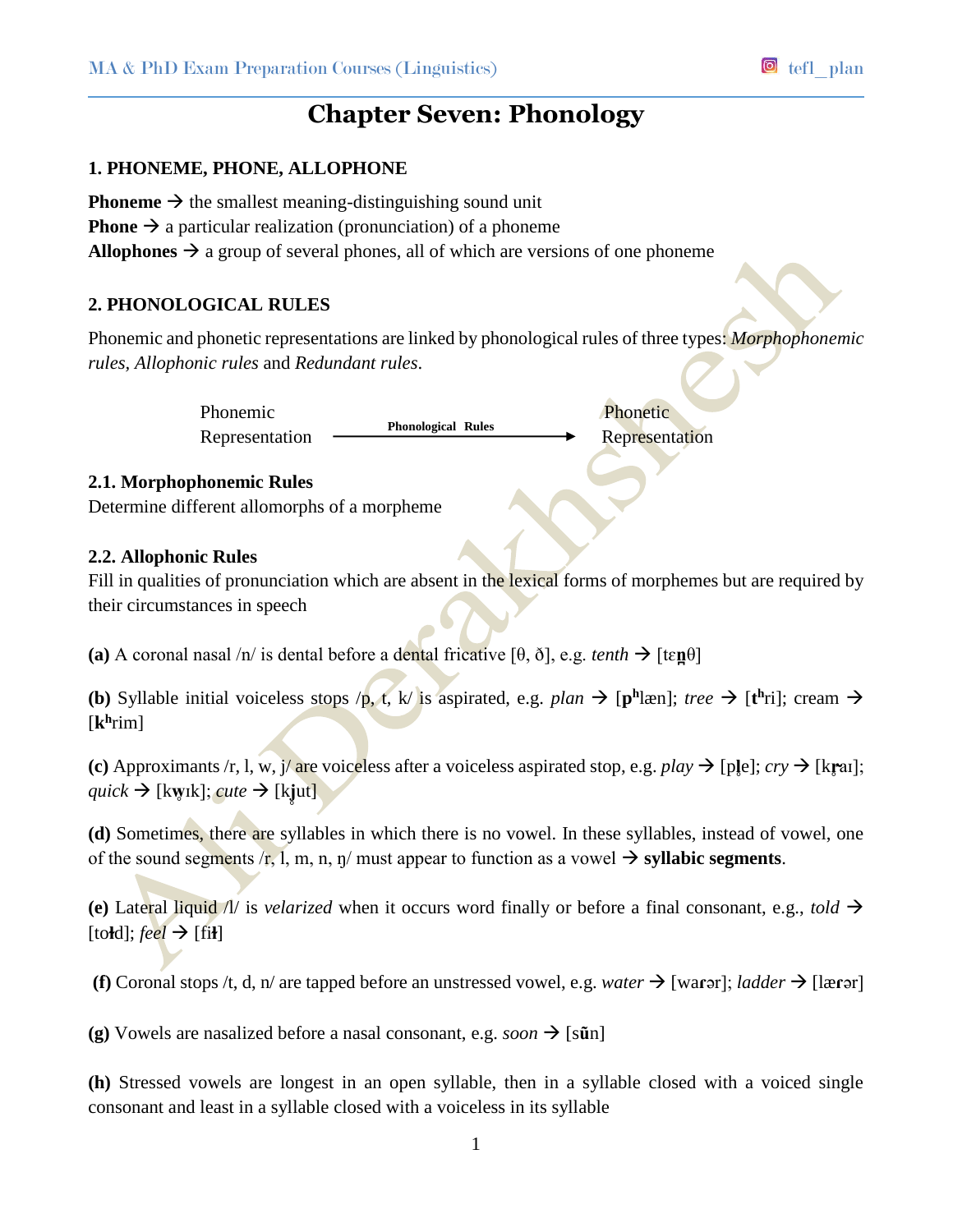Characteristics of allophones:

- Pronunciation change
- Complementary distribution
- Free variation

#### **2.3. Redundant Rules**

e.g. if a consonant is [+voice], then it is also [**–**tense]

### **3. DISTINCTIVE vs. NON-DISTINCTIVE FEATURES**

**Distinctive**  $\rightarrow$  a feature which distinguishes one phoneme from another **Non-distinctive**  $\rightarrow$  features which don't create new meaning and only result in new pronunciation

#### **4. PHONOLOGICAL PROCESSES**

#### **4.1. Assimilation**

a phonological process that changes feature values of segments to make them more similar to their neighboring phones

- $\triangleright$  Local assimilation vs. long-distance assimilation
- $\triangleright$  Homorganic nasal place assimilation
- $\triangleright$  Directions of assimilation

*progressive (or perseverative) regressive (or anticipatory) coalescent*

#### **4.2. Dissimilation**

A phonological process that changes feature values of (neighboring) segments to make them less similar

#### **4.3. Segment Deletion**

Entire segments are lost, in some or all environments, e.g., *lamb*

#### **4.4. Elision**

Omission of a sound segment which would be present in the deliberately careful pronunciation of a word.

- **Haplology**  $\rightarrow$  omission of one or more sounds when they are next to a phonetically similar string, e.g., *library*  $\rightarrow$  [laibri]
- **• Apocope**  $\rightarrow$  deletion of the final element in a syllable, e.g., and  $\rightarrow$  [ən]; *friendship*  $\rightarrow$  [frinfip]
- **Syncope**  $\rightarrow$  the omission of unstressed vowels within a word, e.g., *general*  $\rightarrow$  [d3enrəl]

#### **4.5. Epenthesis**

A segment is inserted into the phonemic string, e.g., *numer*  $\rightarrow$  *number*